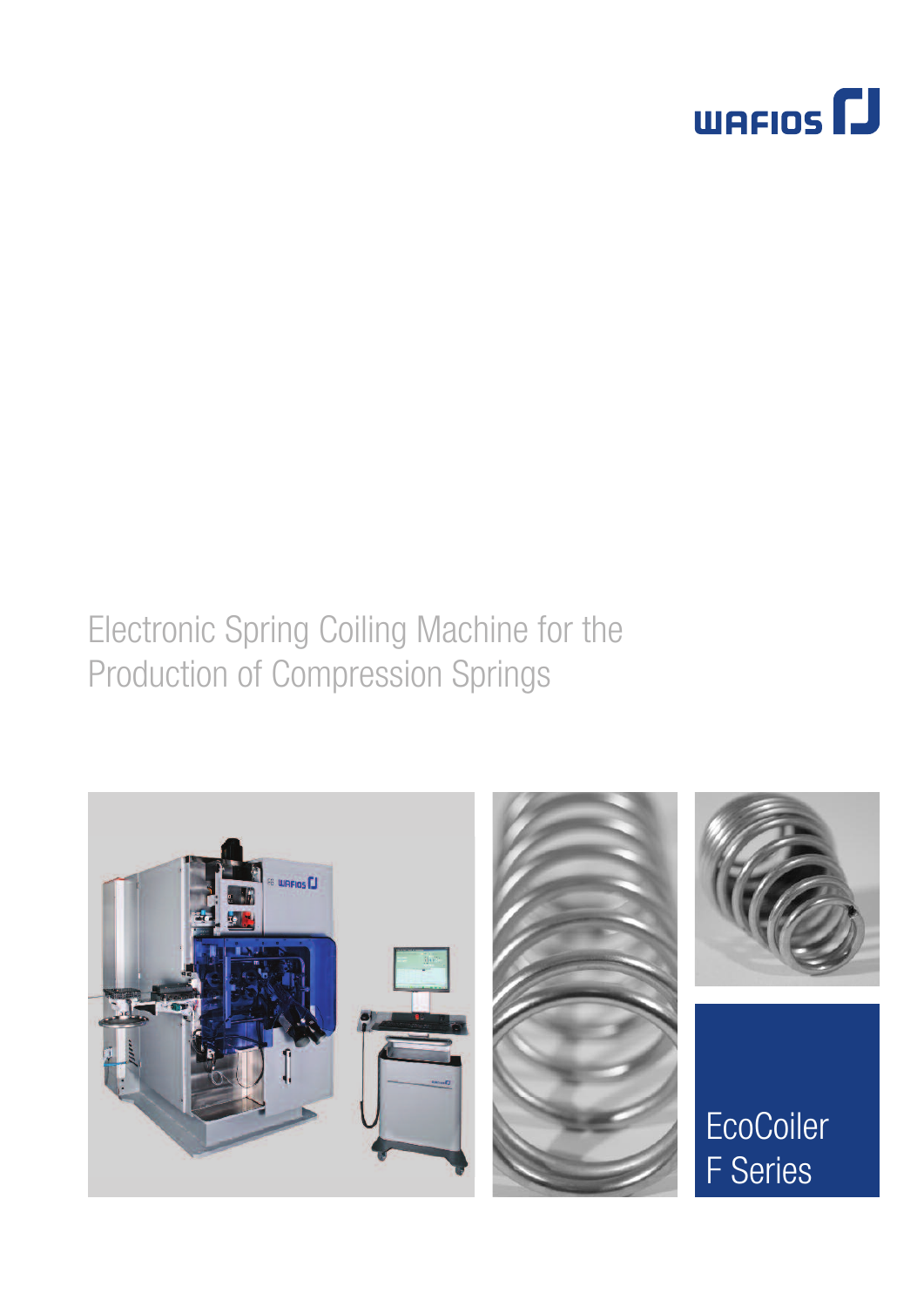# **EcoCoiler** F Series

High precision roller infeed



Our Accomplishments for your Benefit

- **Full-value compression spring machine in the base** configuration
- Part-cost optimised compression spring production
- High availability thanks to reliable, proven machine control and easy-to-maintain design
- **Flexibility thanks to the modular concept**
- $\blacksquare$  Precision with the most modern of measuring and sorting technology

#### Design Features

#### Machine Construction

- Cost optimised standard model with 4 CNC axes
- Axes for infeed, straight-cut, vertical pitch and shape
- High precision roller infeed with two or three (F6) pairs of feed rollers
- Manually adjustable cutting mandrel, optionally available with pneumatic mandrel displacement
- Electronic hand-jogging wheel for safe and easy set-up of the machine and spring (option)
- Straight cut (multi-cut optional)
- Vertical pitch (parallel optional)
- Rigid driven 2-finger coiling unit
- Second form axis for quickly converting from right to left hand coiling (option)
- New machine and equipment cabinet design
- Can be modularly configured as a stand alone solution or integrated into existing production lines
- Torsion cutting, colour recognition, slip control, servo driven mandrel moving (options F4 and F6)

Compression spring programming EcoCoiler



Measuring and sorting technology (option)

- Capacitive spring length measurement (FRM)
- Optical camera measurement system for measuring and regulating spring length and diameter
- Sorting flaps

### Software /Programmierung

- Industrial-grade PC with flat panel display, keyboard and mouse
- **Touch-screen control panel (option)**

EcoCoiler F3

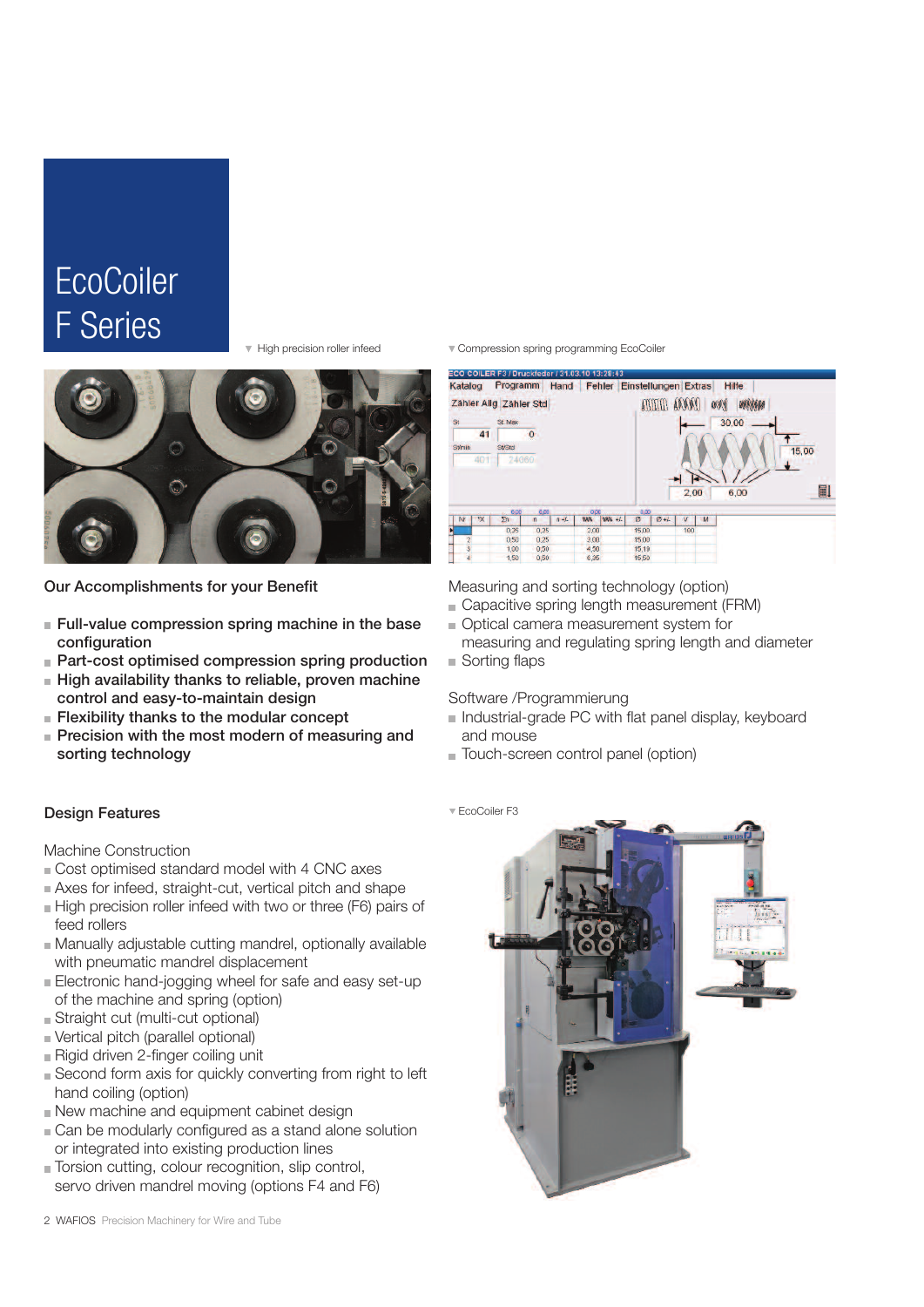# Economic, Safe and Flexible - WAFIOS EcoCoiler Spring Coiling Machines

### Customized economic production system

Designed for the production of high-precision compression springs in the medium wire diameter range, the WAFIOS EcoCoiler stands for an economic alternative for the production of all common compression springs.

Even the basic configuration of the EcoCoiler is a full-value, highly functional and precise manufacturing device. The modular machine concept allows the individual configuration of equipment to match the production of a wide variety of parts. The EcoCoiler can be upgraded or downgraded to fulfill a specific purpose and can be customized to fit space requirements, e.g. for the integration into pre-existing production lines.

The EcoCoiler can be upgraded with sorting-flaps combined with measuring systems - a conventional (FRM) for spring length measurement or an advanced camera for spring length and diameter measurement - for the purpose of quality control within the scope of zero-error production

### **Quality**

For more than 100 years the name WAFIOS has stood for the highest in terms of quality expectations, safety standards and technical innovation in German manufacturing systems engineering.

### **Reliability**

Strict quality controls, state-of-the-art production systems and many years of experience guarantee that your investment is in safe hands. Our global service network ensures high availability of WAFIOS machinery.

### **Efficiency**

High production output and a long service life will save money and shorten the amortization time of your investment.

WAFIOS EcoCoiler F6 WAFIOS EcoCoiler F4



WAFIOS EcoCoiler F Series 3